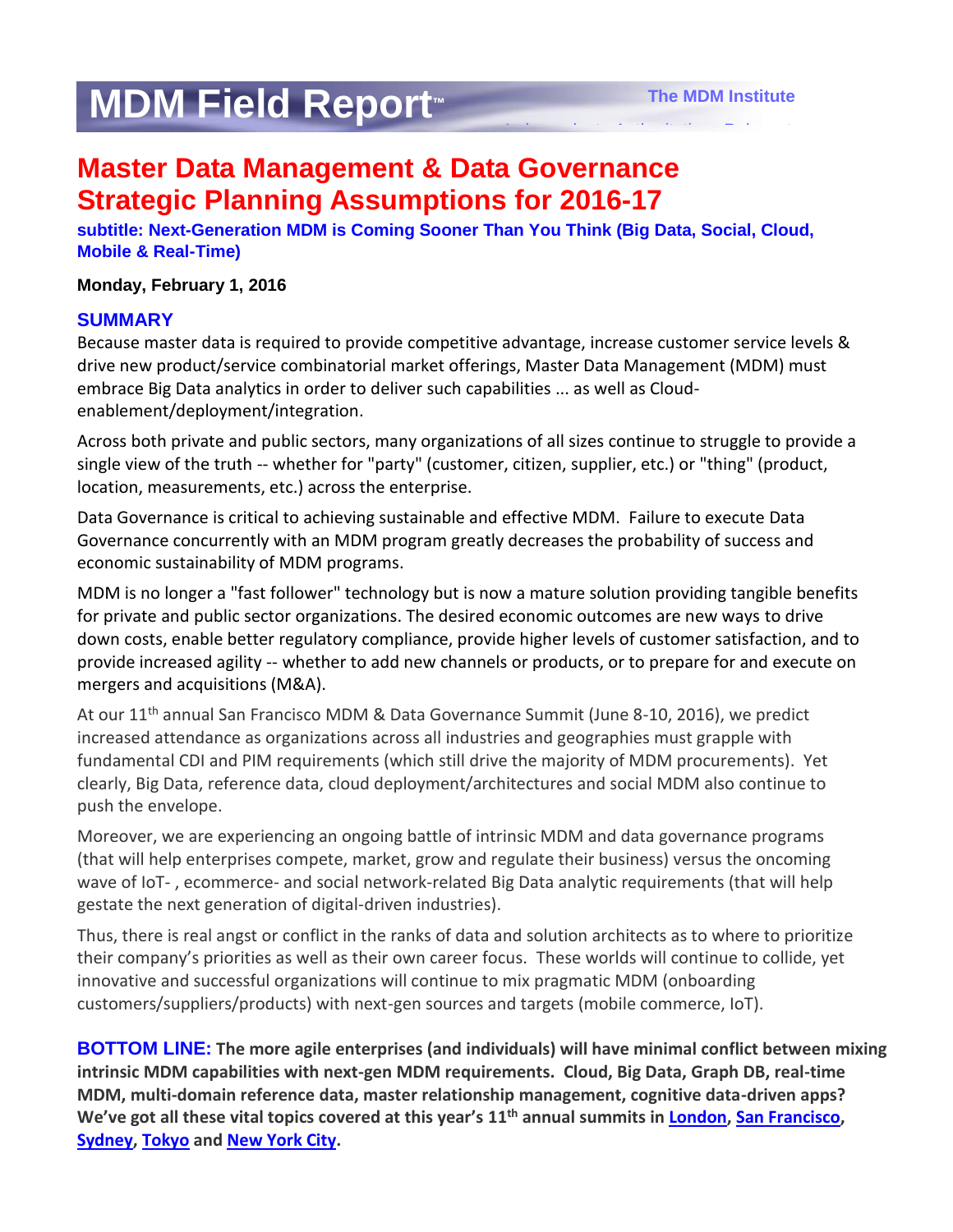2016-17 "MDM & Data Governance Road Map". Part of the deliverables for the MDM Institute's customer advisory council is an annual set of milestones to serve as a "road map" to help Global 5000 enterprises focus efforts for their own MDM programs. For planning purposes, we thus annually identify ten milestones which we then explore, refine and publish via our MDM Alert research newsletter. This set of "strategic planning assumptions" presents an experience-based view of the key trends and issues facing IT organizations by highlighting:

- 1. [Next-Generation](#page-1-0) MDM
- 2. [Pervasive MDM-Enabled Cognitive Apps](#page-2-0)
- 3. [Data Governance](#page-2-1)
- 4. [Cloud MDM](#page-2-2)
- 5. [Reference Data Management \(RDM\)](#page-2-3)
- 6. [Business-Critical MDM](#page-3-0)
- 7. [Social & Mobile MDM](#page-3-1)
- 8. [Big Data \(& In Memory\)](#page-4-0)
- 9. [Business Process Hubs](#page-4-1)
- 10. [Budgets/Skills](#page-4-2)

## <span id="page-1-0"></span>**1. Next-Gen MDM (Master Relationship Management)**

- During 2016, MDM evaluation teams will assume (and insist) that all MDM software platforms targeted for enterprise-level deployment or major role in mission-critical systems fully support both PARTY and THING entity types; this dogma remains known as Universal MDM or Multi-Domain MDM
- Through 2016-17, mega vendors will continue to deploy separate CDI and PIM stacks while nouveau MDM vendors attempt to position this as a "legacy MDM" failing; MDM-ready data models will continue to bolster mega vendor MDM sales – esp. IBM, Oracle and SAP
- Given the majority of operational CDI hub vendors have added "PIM light" capabilities, and concurrently most PIM vendors have added B2C PARTY entity domain, the degree of out-of-the-box support for Reference Data remains a key differentiation; this lack of lightweight system footprint combined with inflexible pricing by mega vendors is resulting in "MDM duology" for many enterprises – wherein mega vendor (IBM, INFA, Oracle, SAP) MDM hub deployed for Customer/Product/Supplier with lesser priced 2nd/3rd tier MDM solution for "everything else" (RDM, location, et al)
- By 2017-18, graph DB technology will increasingly provide "hub of hubs" MDM layer to rationalize complex relationships across and within domains to provide "Master Relationship Management" modelling and analytics; this next-gen MDM capability will enable the cognitive data-driven apps that in turn will drive the next generation of business e-transformation and industrial re-tooling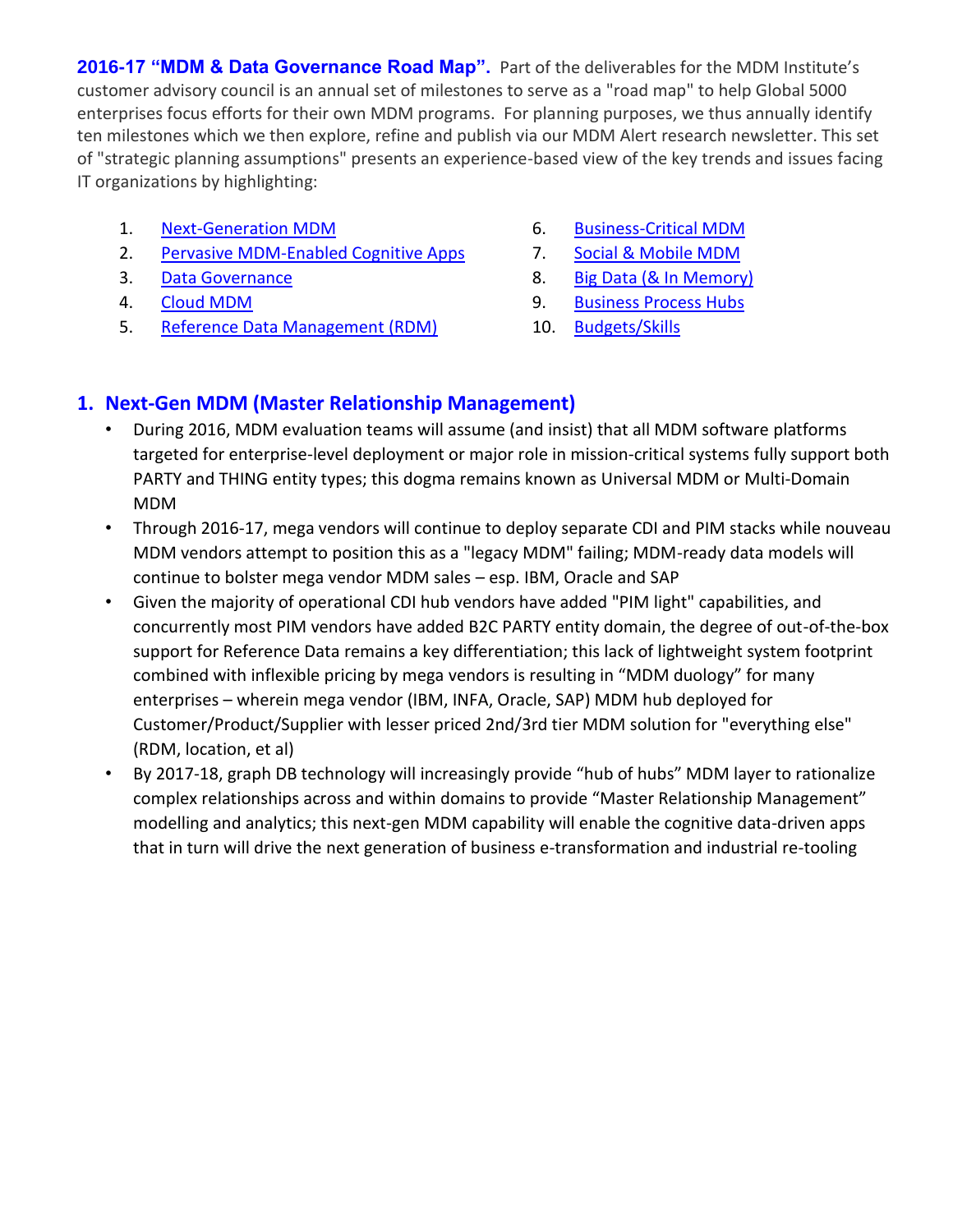#### <span id="page-2-0"></span>**2. Pervasive MDM-Enabled Cognitive Apps (Master Data as a Service)**

- During 2016, mega MDM vendors will increasingly build and market data-driven applications that compete directly with mega ERP and vertical industry app providers
- Through 2016-17, SaaS vendors will struggle to provide integrated/native MDM; select SaaS providers will finesse this issue via strategic partnerships and investments in MDM; Graph DB technology is one area of focus by all vendors to support the need for managing and analyzing increasingly complex relationships and hierarchies, in turn which will enable data-driven cognitive apps of all sizes and shapes
- By 2018, the market for data-driven cognitive (MDM-innate) applications will exceed that for MDM platform software

#### <span id="page-2-1"></span>**3. Data Governance**

- Through 2016, most enterprises will struggle with enterprise DG while they initially focus on customer, vendor, or product; integrated enterprise-strength DG that includes E2E data lifecycle will remain elusive as most organizations turn to lightweight glossaries with modest Data Steward workflows to support devolved autonomy and multi-disciplinary, bi-modal teams
- During 2016-17, the majority of MDM software and service providers will focus on productizing such lightweight DG frameworks while mega MDM software providers struggle to link governance process with process and data hub technologies
- By 2018, mega vendor DG solutions will finally move from "passive-aggressive" mode to "proactive" Data Governance mode

#### <span id="page-2-2"></span>**4. Cloud MDM (Cloud-Enablement, Architecture & Integration)**

- During 2016, single- and multi-tenant Cloud MDM will continue to attract SMBs (and increasingly large enterprises) to achieve MDM benefits without long-term project and major expense; such offerings will provide enticing entry point for large enterprises (opex vs. capex, cost effective POCs) and potential for infinite elasticity as well as federated architecture for geo-distributed organizations; however, native Cloud MDM platforms will underwhelm market expectations relative to classical MDM while concurrently such Cloud MDM solutions' pricing models will stress mega software vendors' EBITA near term
- Through 2016-17, integration of on-premise MDM with SaaS apps will arrive via SFDC, SAP BBD, et al, however, enterprises will wrestle with data integration issues between on-premise and cloud with majority of organizations unwilling to house master data about CUSTOMERS/PRODUCTS/SUPPLIERS in public cloud; Enterprise reference data remains an exception to this dogma; concurrently, MDMenabled apps will migrate to public Cloud, especially for decentralized/geographically distributed organizations
- <span id="page-2-3"></span>• By 2018, Cloud-innate services for Data Quality and Data Governance will be more prevalent; however, enterprise operational MDM will remain "on premise" with increasing integration-to-Cloud applications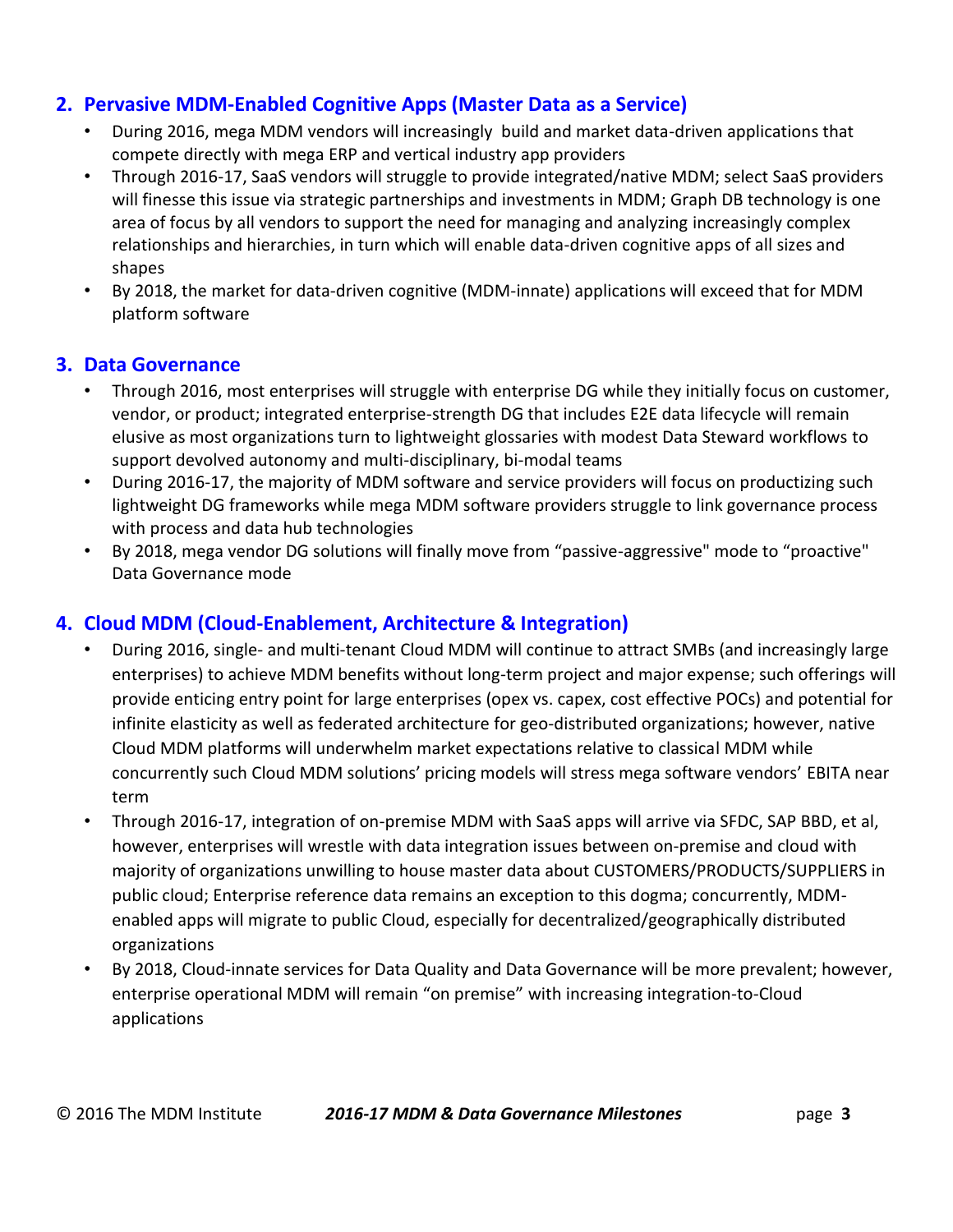### **5. Reference Data Management (RDM)**

- Through 2016, reference data will continue as a key entry point for enterprises and in turn unduly influence choice of MDM for Customer, Product and other domains; large enterprises will continue to mandate that Reference Data be part of MDM platform's native entity types
- During 2016-17, MDM vendors will begin to market RDM to apply an MDM approach for centralized governance, stewardship and control; while many organizations will apply RDM to manage and rationalize reporting dimensions across data marts (or monster marts via Hadoop), increasingly the compelling use case is data standardization on the way into Big Data lakes, i.e. cleansing/taxonomizing of real-time data streams feeding the Big Data Lakes
- By 2018, pervasive, low cost RDM will be commoditized via the efforts of Ataccama, Microsoft and Oracle; mega vendors will respond by providing throttled" MDM hub with RDM as licensed domain

#### <span id="page-3-0"></span>**6. Business-Critical MDM**

- Through 2016, dogmatic spats regarding analytical vs. operational vs. collaborative MDM use cases become historic artifacts as each become business-critical MDM which demands zero downtime; certain MDM vendors will continue to sell better in Reference Data user use cases due to lack of scalability imposed by their semantic flexibility; similarly, as multi-domain MDM has become commoditized among the mega MDM vendors, the need to compete at application-level will surge; clearly, MDM is all about improving business processes as enterprises demand enterprise-strength MDM-powered applications targeted at their industry or problem set
- During 2016-17, enterprises will increasingly focus on 1:1 marketing as the importance of "master relationship management" and "system of engagement" becomes a leading MDM business case for many industries; concurrently, MDM platforms will provide in-situ capabilities to change data model, business rules, etc. … without taking MDM services offline
- By 2018, this will impact way master data services are syndicated and delivered … regardless of regular ablutions such as software upgrades

#### <span id="page-3-1"></span>**7. Social & Mobile MDM**

- During 2016, 360° view of "X" will take on new meaning due to "data blind spots" of traditional MDM; enterprises will realize need to reconcile social identity with corporate/household identity to provide authoritative master data to drive e-marketing and commerce within social networks
- Through 2016-17, next-generation MDM will address "sphere of influence" to incorporate both extended and non-obvious relationships to grow share of wallet from individual to exo-ego network as disruptive sales strategy (vs. ego-centric marketing); "system of engagement" will begin to surpass "system of record" for most industries and use cases
- By 2017-18, mobile location-based services enhanced with location-specific customer info will raise ante for e-commerce within and outside major social networks; Data-related processes must align and real world intricacies – especially complex relationships/hierarchies of mobile customers and extended social networks